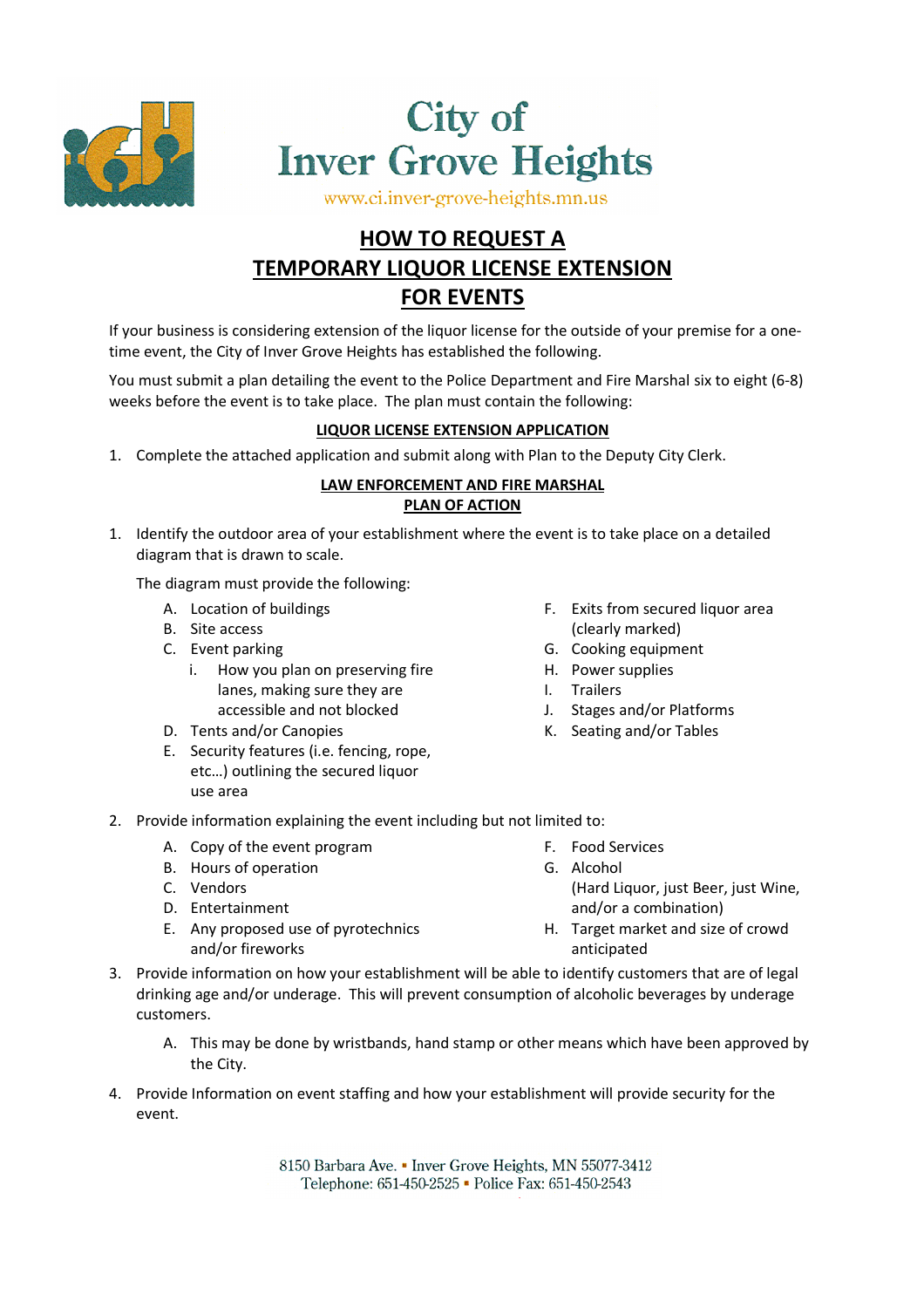- 5. If tent(s) are going to be utilized the following must take place:
	- A. A permit for the tent must be obtained prior to tent setup. You can apply for a permit by contacting the City Fire Marshal. A. A permit for the tent must be obtained prior to tent setup. You can apply for a permit by contacting the City Fire Marshal.<br>B. The City Fire Marshal will also be inspecting the tent(s) to verify it is in compliance with
	- fire codes.

## **PLAN OF ACTION REVIEW**

Once all documentation for the plan of action is received for your event it will be reviewed by the Police Department and the City Fire Marshal to make sure the plan of action meets city requirements.

- A. Two to four (2-4) weeks before the council meeting, you must be available to answer any questions the Police Department and/or the City Fire Marshal may have regarding the plan of action. e Marshal to make sure the plan of action meets city requirements.<br>) weeks before the council meeting, you must be available to answer any<br>blice Department and/or the City Fire Marshal may have regarding the plan<br>artment a
- B. If the Police Department and/or the City Fire Marshal request changes and/or updates to the plan of action and/or event diagram/drawings, you must have the updated plan of action submitted one to two (1-2) weeks before the assigned council meeting. st changes and/or updates<br>t have the updated plan of<br>d council meeting.<br>quire pre-inspection of the
- C. The Police Department and/or the City Fire Marshal may require pre property prior to their approval.

## **CITY COUNCIL APPROVAL**

Once all documentation for the plan of action is approved for your event it will be added to the City Council Agenda for City Council Approval. You will be assigned a Council Meeting date when it will be considered by the City Council.

**Reminder: City Council meetings are every second and fourth Monday evening of each month.**

## **DAY OF EVENT**

On the day of the event a Police Department representative and the City Fire Marshal will do an inspection before the event start time to make sure the Plan was followed. If there are issues that have inspection before the event start time to make sure the Plan was followed. If there are issues that ha<br>been brought to your attention they must be corrected before the event starts. If the issues are not corrected, the Police Department and/or Fire Marshal will shut the event down until all issues are corrected. If there are issues that have<br>
Interaction of event starts. If the issues are not<br>
Interaction and you may<br>
interaction is entired interaction interaction<br>
is event will be shut down and you may

- A. The Police Department will periodically patrol the event as it is occurring. If violations (i.e. alcohol violations) are observed during the event, the event will be shut down and you may be issued a citation.
- B. The City Fire Marshal may also conduct periodic inspections of the event. If fire code violations are observed during the event, the event will be shut down and you may be issued a citation. violations are observed during the event, the event will be<br>issued a citation.<br>If you have any questions please contact the following City Employees:

## **QUESTIONS**

City Clerk: Michelle Tesser 651-450-2513

| Fire Marshal:   | Jeff Schadedegg | 651-450-2547 |
|-----------------|-----------------|--------------|
| Police Contact: | Lt. Joshua Otis | 651-450-2528 |

8150 Barbara Ave. • Inver Grove Heights, MN 55077-3412 Telephone: 651-450-2525 • Police Fax: 651-450-2543